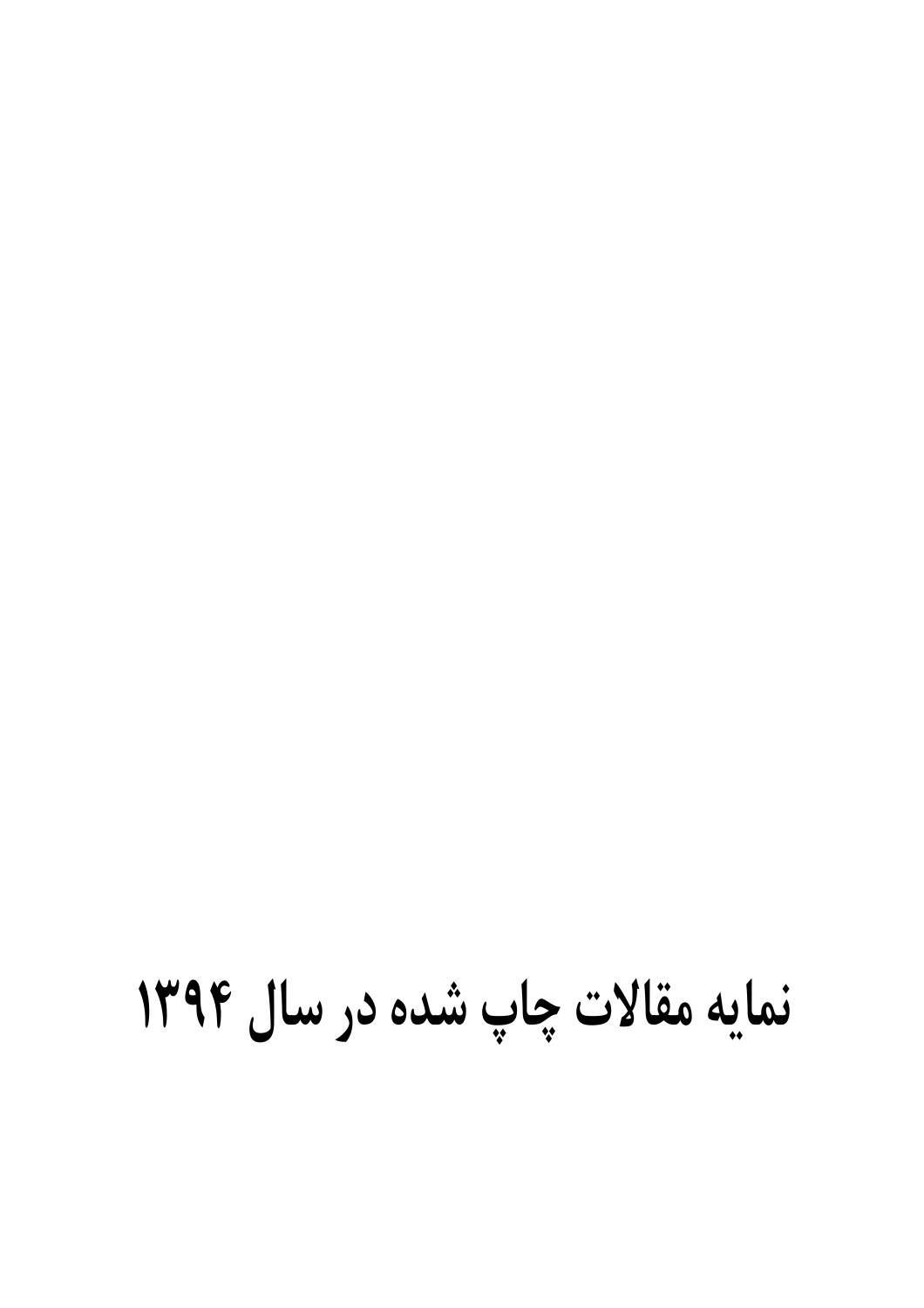## شماره ١٤، بهار١٣٩٤

| ١   | دكتر عيسى ابراهيمزاده<br>گل آفرین ملکی<br>حسین فرهادی نژاد                    | برنامهریزی استراتژیک توسعهٔ گردشگری با تأکید بر توسعهٔ پایدار در ناحیهٔ خرمآباد                                                           |
|-----|-------------------------------------------------------------------------------|-------------------------------------------------------------------------------------------------------------------------------------------|
| 25  | رضا الهويرديزاده<br>دكترعلى وليقلىزاده<br>دكترمهدي صانعى                      | آسیب شناسی رابطهٔ بین شورای شهر با نظام سیاسی در ایران (تبیین اصول تمرکززدایی اداری<br>در دولت محلی)                                      |
| ۴۷  | دکتر سید هادی حسینی<br>كاظم على آبادى                                         | تحلیلی بر ارزیابی کیفیت پایداری اجتماعی در نواحی دو و سه شهر سبزوار                                                                       |
| ۷۱  | دكتر بهلول عليجاني<br>مهدى دوستكاميان<br>سعيده اشرفي<br>فهيمه شاكرى           | بررسی تغییرات الگوهای خود همبستگی فضایی درون دههای بارش ایران طی نیم قرن اخیر                                                             |
| 88  | دكتر نادر زالى<br>يعقوب اسماعيلزاده                                           | قابلیتسنجی توسعهٔ گردشگری با رویکرد توسعهٔ پایدار در شهر مرزی ارومیه                                                                      |
| ۱۰۵ | مريم سامرى<br>دكتر محمد حسنى<br>دكتر ميرمحمد سيدعباسزاده<br>دكتر ميرنجف موسوى | تبیین نابرابریهای آموزشی و ارائهٔ مدل توسعهٔ آموزشی به منظور آمایش و نیل به عدالت<br>آموزشی مورد شناسی: مناطق آموزشی استان آذربایجان غربی |
| ۱۲۳ | دكتر حسين غضنفرپور<br>مرضيه آقاعليخانى<br>حميده افشارمنش<br>آيلا قلى زاده     | نیازسنجی پارکینگهای عمومی در مناطق شهری با استفاده از مدلهای ریاضی و آماری مورد<br>شناسی: شهر کرمان                                       |
| ۱۳۹ | دكتر صفر قائدرحمتى<br>فروزان پیرایش                                           | شناسایی نقش و تأثیر پارکھای طبیعی حومهای در توسعهٔ گردشگری مورد شناسی: پارکھای<br>حومهای شهر اصفهان                                       |
| ۱۵۵ | دكتر ابوالقاسم اميراحمدى<br>رامش تمسکنی<br>مليحه محمدنيا                      | پهنهبندی خطر زمینرانش و تأثیر آن بر ناپایداری سکونتگاههای شهری مورد شناسی: زیباشهر<br>گرگان                                               |
| 177 | پریسا مشکسار<br>دکتر علی سلطانی<br>دكتر حسن ايزدى<br>دکتر محمد رضا بذرگر      | مدلسازی آسیبپذیری فیزیکی بافتهای شهری در برابر زلزله در محیط سیستم اطلاعات<br>جغرافیایی مورد شناسی: منطقهٔ ۳ شهرداری شیراز                |
| ۱۹۵ | مريم نيکنژاد<br>دکتر علی مهدوی<br>امید کرمی                                   | تعيين مناطق مستعد توسعهٔ اکوتوريسم با استفاده از فر آيند تحليل شبکهاي (ANP) مورد<br>شناسی: شهرستان خرم آباد                               |
| ۲۱۵ | دکتر غلامعلی مظفری<br>مهدی نارنگی فرد                                         | آثار تغییرات سطح دریاچهٔ مهارلو بر میزان رطوبت و دمای هوای شهر شیراز                                                                      |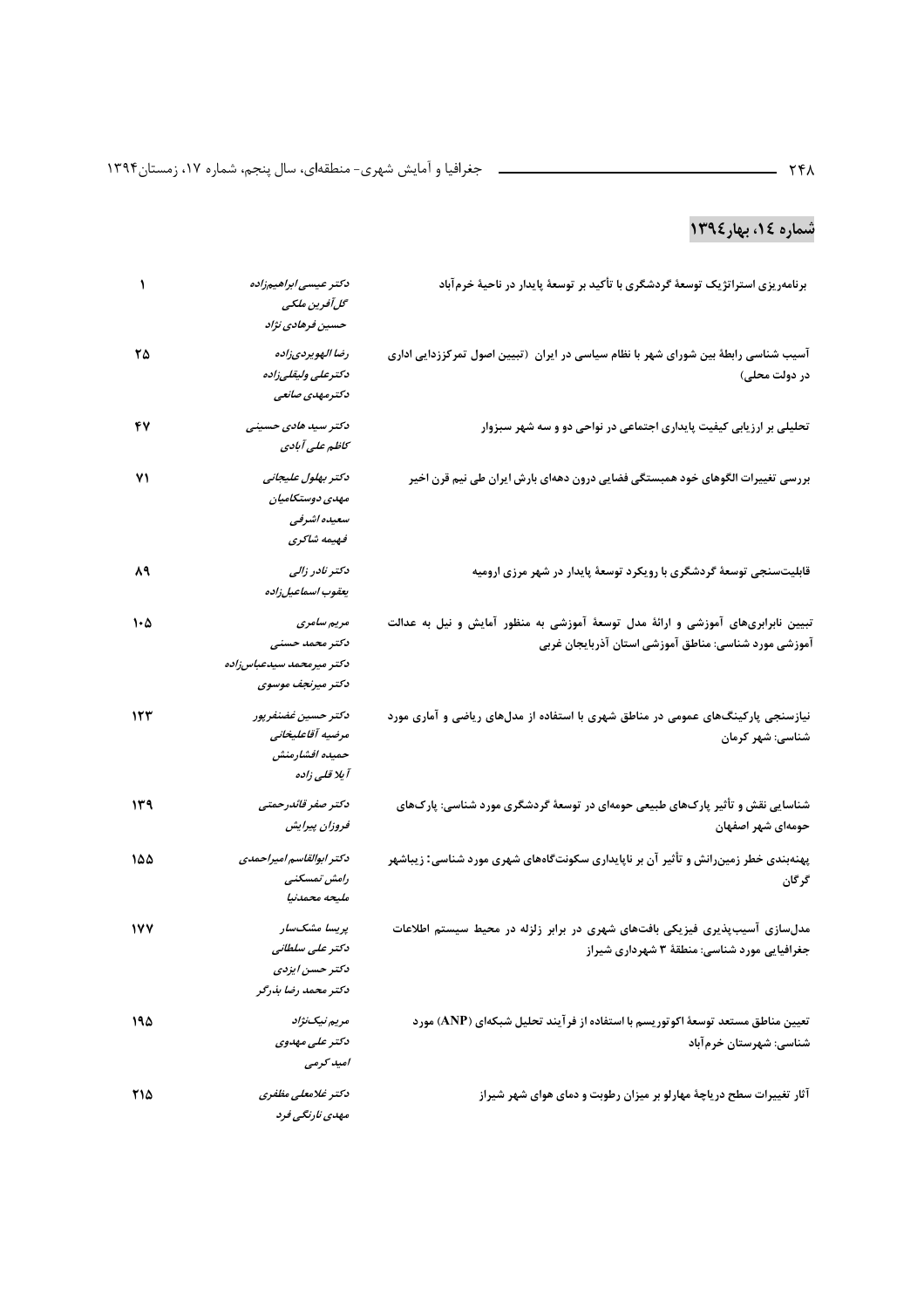#### شماره ۱۵، تابستان ۱۳۹٤

| ١    | دكتر علىاكبر عنابستانى<br>فاطمه فئوادى                                                           | بررسی عوامل مؤثر بر تحقق پذیری اهداف طرح صدور سند مالکیت اماکن روســتایی  مــورد شناســی:<br>شهرستان دامغان    |
|------|--------------------------------------------------------------------------------------------------|----------------------------------------------------------------------------------------------------------------|
| ۱۷   | دكتر بهروز سبحاني<br>سارا كريم زاده                                                              | تعیین نواحی آگروکلیمایی کشت گندم دیم بر مبنای شاخصهای اقلیمی در استان کردستان                                  |
| ٣٣   | دکتر علی اکبر ناجی میدانی<br>دكتر هاروتيان هاروتيانيان<br>امير فرهاديان                          | مدلسازی روابط بین شاخصهای شناسایی بافتهای فرسوده شهری و شاخصهای توسعهٔ پایدار در<br>اطراف حرم امام رضا (ع)     |
| ۴۹   | دكتر حسين نظم فر<br>سميه روشن رودى                                                               | ارزیابی سنجش سطح پایداری توسعه در محلات منطقهٔ ۹ شهر مشهد بر اساس مدلهای<br>سلسلهمراتبى و تحليل شبكه           |
| ۶۹   | دكتر محمود اكبرى                                                                                 | تحلیل فضایی شاخصهای توسعهٔ آموزشی در مناطق شهری و روستایی کهگیلویه و بویراحمد                                  |
| ۸۵   | دكتر احمد پوراحمد<br>فرانک بهدوست<br>دکتر رحمت ا فروهودی                                         | بررسی نقش گردشگری در توسعهٔ شهری کرمانشاه                                                                      |
| ۱۰۱  | دکتر حسین پناهی<br>د کتر داوود بهبودی<br>حميد ذوالقدر<br>على ذوالقدر                             | بررسی تأثیر کیفیت خدمات بر رضایت گردشگران مورد شناسی: گنبد سلطانیه                                             |
| ۱۱۷  | دكتر بهروز قرني آراني                                                                            | بررسی کمی نقش برنامهریزی مشارکتی در کاهش فقر روستایی مورد شناسی: شهرســتان فیروزکــوه،<br>روستای لزور          |
| ۱۳۷  | دكتر شهرام بهرامى<br>دكتر سيد محمود فاطمى عقدا<br>كاظم بهرامى، محمد معتمدى راد<br>سیما پور هاشمی | ارزیابی مخروطهافکنههای شمال شرق ریوند به عنوان منابع بالقوه سنگدانه و ارتباط آنها با<br>فرايندهاى ژئومورفولوژى |
| ۱۵۵  | آمنه جورى<br>دكتر رحيم سرور<br>جاويد منيري                                                       | بررسی امکان ایجاد پیادهراههای گردشگری در مراکز شهری موردشناسی: مرکز شهر زنجان                                  |
| ۱۷۷  | دکتر سید هادی زرقانی<br>دکتر امید علی خوارزمی<br>ليلا جوهري                                      | ارزیابی شاخصهای فضایی-کالبدی شهر مشهد در راستای تبدیلشدن به شهر دوستدار سالمند                                 |
| 19 Y | دکتر احمد نوحه گر<br>دکتر بهمن جباریان امیری<br>روشنك افراخته                                    | تحلیل کاربری سرزمین در بخش مرکزی گیلان با رویکرد اکولوژی سیمای سرزمین                                          |
| ۲۱۵  | دكتر عليرضا خواجه شاهكوهي<br>دكتر غلامرضا خوش فر<br>اعظم نگاری                                   | بررسی میزان مشارکت شهروندان در مدیریت پسماند خانگی مورد شناسی: شهر مشهد                                        |
| ۲۳۳  | جبار عليزاده اصل<br>دكتر اصغر ضرابي<br>دکتر مسعود تقوایی                                         | ارزیابی عوامل مؤثر بر تحقق شهرهای الکترونیک ًمورد شناسی: شهر ارومیه                                            |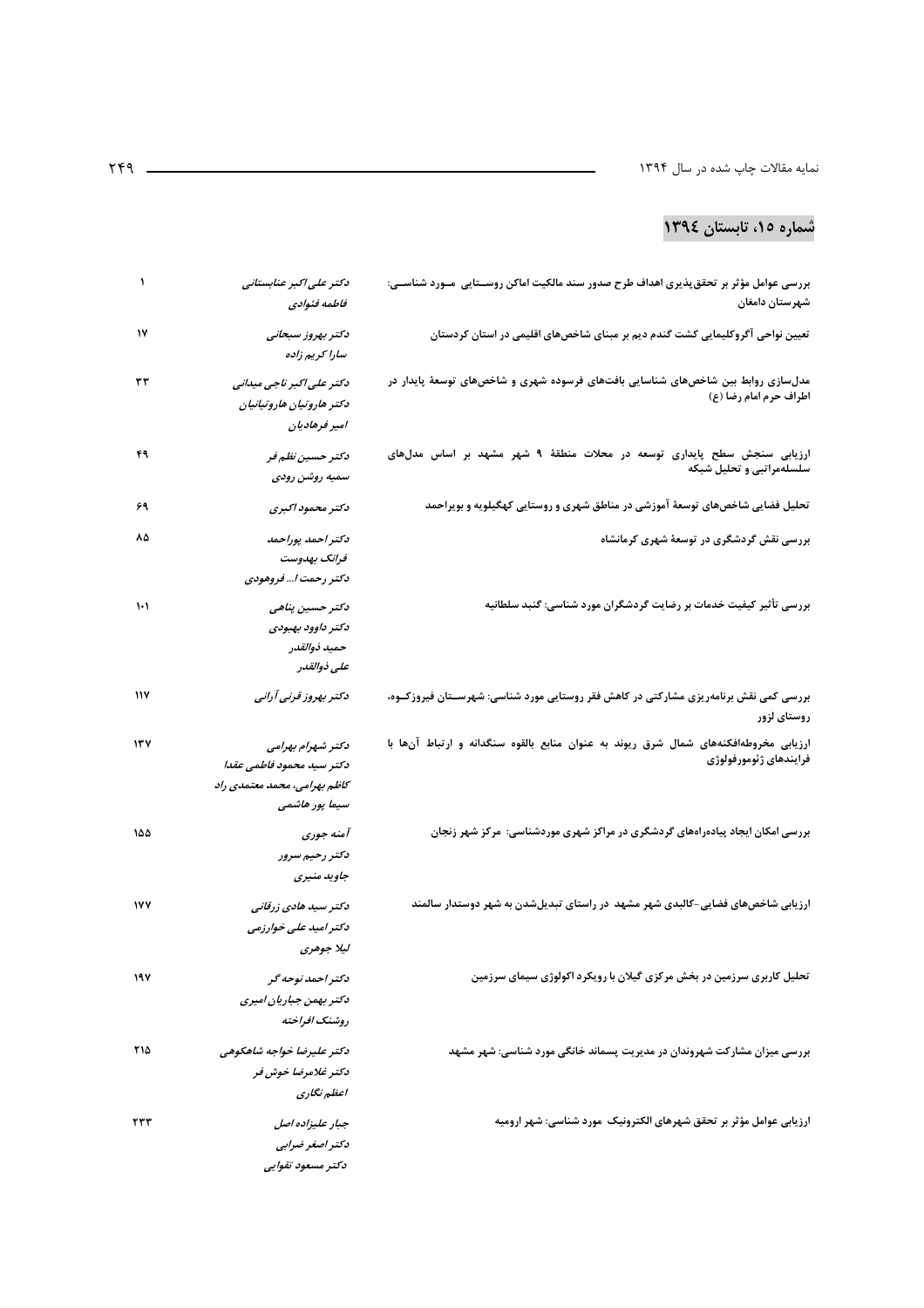## شماره ١٦، پاییز ١٣٩٤

| ١   | حسن جواهري<br>دکتر حسین حاتمی نژاد      | جداییگزینی اجتماعی شهر کامیاران؛ تحلیلی بر شاخصهای ناهمسانی و انزواگرایی فضایی                     |
|-----|-----------------------------------------|----------------------------------------------------------------------------------------------------|
|     | دکتر کرامت اله زیاری                    |                                                                                                    |
|     | دكتر احمد پوراحمد                       |                                                                                                    |
| ۱۹  | دكتر مجتبى رفيعيان<br>مرتضى شعبانى      | تحلیل شاخصهای خلاقیت شهری در نظام سکونتگاهی استان مازندران                                         |
|     |                                         |                                                                                                    |
| ۳۵  | سجاد فردوسی                             | ارزیابی توسعه کالبدی شهر دامغان بر اساس تکنیکهای درجه تجمع، ضریب جینی و ضریب آنتروپی               |
|     | دکتر تارا سمیری                         |                                                                                                    |
|     | دکتر ایمان طبسی                         |                                                                                                    |
| ۵۵  | دکتر هادی ویسی                          | ارزیابی عملکرد دولت محلی شهری در نظامهای سیاسی متمرکز مورد شناسی: شوراهای اسلامی شــهرهای<br>ايران |
| ۷۵  | سعید نجفی                               | ارزیابی کیفیت زندگی در سکونتگاههای غیررسمی شهرها مورد شناسی: محلهٔ اسلامآباد شهر زنجان             |
|     | دكتر محسن احدنژاد                       |                                                                                                    |
|     | دکتر اسماعیل دویران                     |                                                                                                    |
| ۹۱  | دکتر علی اکبر عنابستانی                 | مکان بابی بهینهٔ فضاهای آموزشی در سکونتگاههای روستایی مورد شناسی: نقاط روستایی شهرستان خواف        |
|     | مهدی جوانشیری                           |                                                                                                    |
| ۱۱۱ | د کتر کمال امیدوار                      | آشکارسازی تغییرات کاربری اراضی و پوشش گیاهی در شهر یاسوج با استفاده از سنجش از دور                 |
|     | مهدی نارنگی فرد                         |                                                                                                    |
|     | حجت الله عباسى                          |                                                                                                    |
| ۱۲۷ | دكتر ام السلمه بابايي فيني              | ارزیابی نقش دفاتر فناوری اطلاعات و ارتباطات در توسعه روستایی مـورد شناسـی: بخــش قـره پشــتلوی     |
|     | مجيد حضرتى                              | شهرستان زنجان                                                                                      |
|     | ولى الله ربيعي فر                       |                                                                                                    |
| ۱۴۵ | دكتر جوادبذرافشان                       | بررسی پیامدهای هدفمندسازی یارانهها در الگوی مصرف خانوار روستایی مـورد شناسـی: بخــش مرکــزی        |
|     | دكتر محمود مرادى<br>بهروز حسنى مهموئى   | شهرستان بيرجند                                                                                     |
|     | سیده سمیه خاتمی                         |                                                                                                    |
| ۱۶۱ | دکتر اسماعیل نصیری هنده خاله            | تحلیل عوامل مؤثر بر مشارکت شهروندان در فرایند استراتژی توسعهٔ شهری (بررسی تطبیقی منــاطق           |
|     |                                         | سەگانۀ شهر قزوين)                                                                                  |
| ۱۸۱ | دكتر سيد رضا حسينزاده                   | تعیین ظرفیت برد گردشگری ساحلی جزیره کیش                                                            |
|     | آذر عرفانيان                            |                                                                                                    |
| ۲۰۱ | دكتر سعيد رضا اكبريان رونيزي            | هوش فرهنگی جامعه میزبان و تـوسعه گردشگری روستایی مورد شناسی: منطقه رودبار قصران (شهرســتان         |
|     | دكتر مهدى رمضان زاده لسبوئى             | شميرانات)                                                                                          |
| ۲۱۳ | رسول بابانسب                            | گسترش شهرهای الکترونیکی و نقش آن در ارتقای خدمات شهری از دیدگاه شهروندان مـورد شناســی:            |
|     | دكتر اصغر ضرابي                         | كلانشهر تبريز                                                                                      |
|     | دکتر مسعود تقوایی                       |                                                                                                    |
| ۲۳۳ | دکتر علی اکبر امین بیدختی<br>نوید شریفی | تدوین راهبردهای باززنده سازی بافت قدیم شهر سمنان با استفاده از تکنیکهای FAHP و SWOT                |